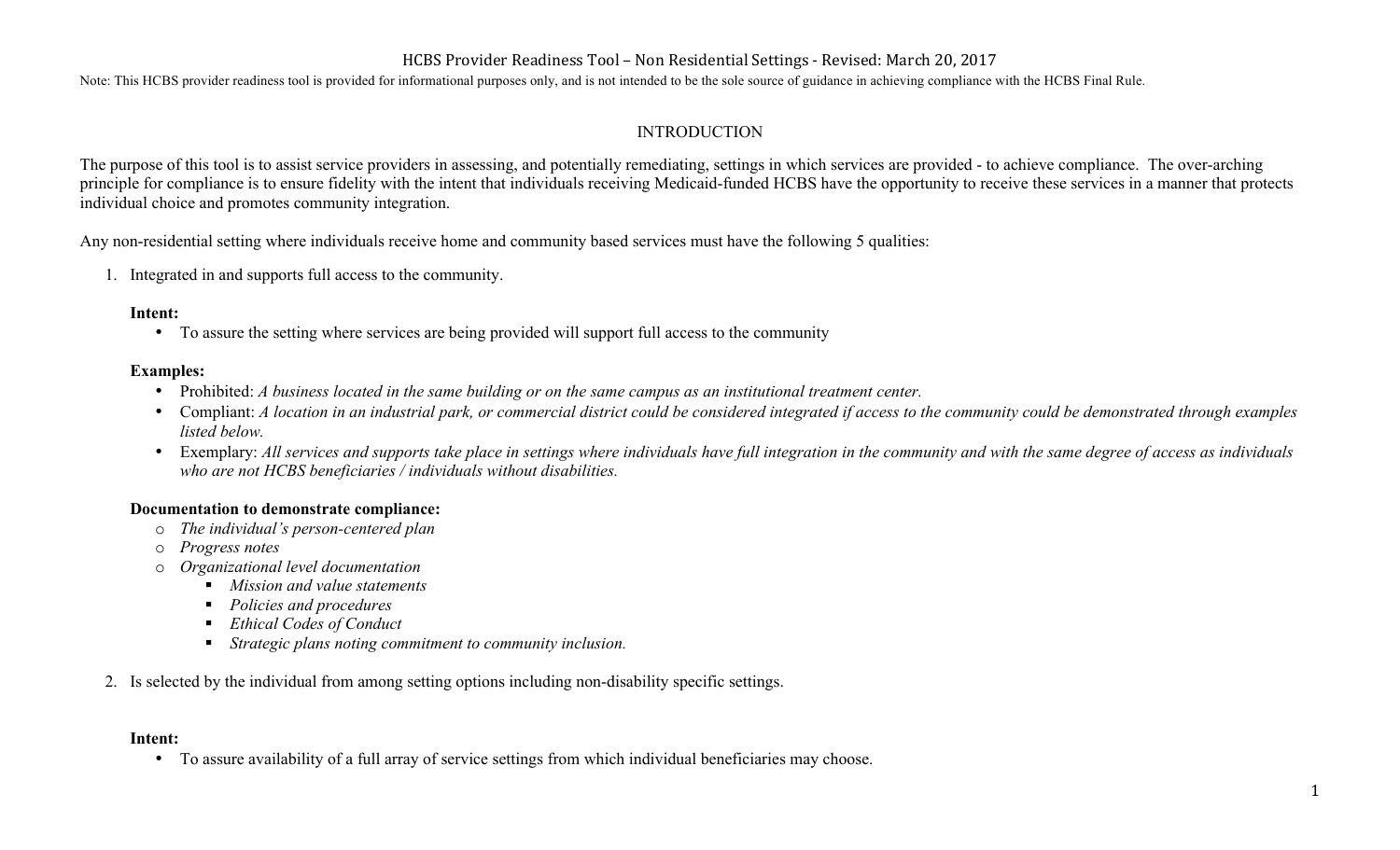Note: This HCBS provider readiness tool is provided for informational purposes only, and is not intended to be the sole source of guidance in achieving compliance with the HCBS Final Rule.

#### **Examples:**

- Prohibited: *Limiting the individual beneficiary's choices to disability specific settings.*
- Compliant: *Disability specific settings may be included as choices, as long as non-disability specific settings are also presented as options during the person-centered planning process.*
- Exemplary: *Individuals choose services and supports taking place in settings where individuals have full integration in the community and with the same degree of access as individuals who are not HCBS beneficiaries / individuals without disabilities.*

### **Documentation to demonstrate compliance:**

- o *The menu of options available for the individual's person-centered plan*
- o *Organizational level documentation*
	- *Mission and value statements*
	- *Policies and procedures*
	- *Ethical Codes of Conduct*
	- § *Strategic plans noting commitment to community inclusion.*
- 3. Ensures an individual's rights of privacy, dignity and respect, and freedom from coercion and restraint.

### **Intent:**

• To protect the individual beneficiary's rights as outlined above while receiving services.

### **Examples:**

- Prohibited: *Violating the individual privacy, providing services in a disrespectful manner, any type of coercion or restraint.*
- Compliant: *Restricted access to areas that may compromise health or safety must be the result of a Person Centered Planning meeting with the individual's consent.*
- Exemplary: *Individuals choose services and supports taking place in settings where individuals experience appropriate levels of privacy, dignity and respect, and conditions that might limit these qualities are eliminated.*

## **Documentation to demonstrate compliance:**

- o *The individual's person-centered plan, progress notes, or interviews with beneficiary and provider staff substantiate protection of these rights*
- o *Organizational level documentation*
	- *Mission and value statements*
	- § *Policies and procedures*
	- *Ethical Codes of Conduct*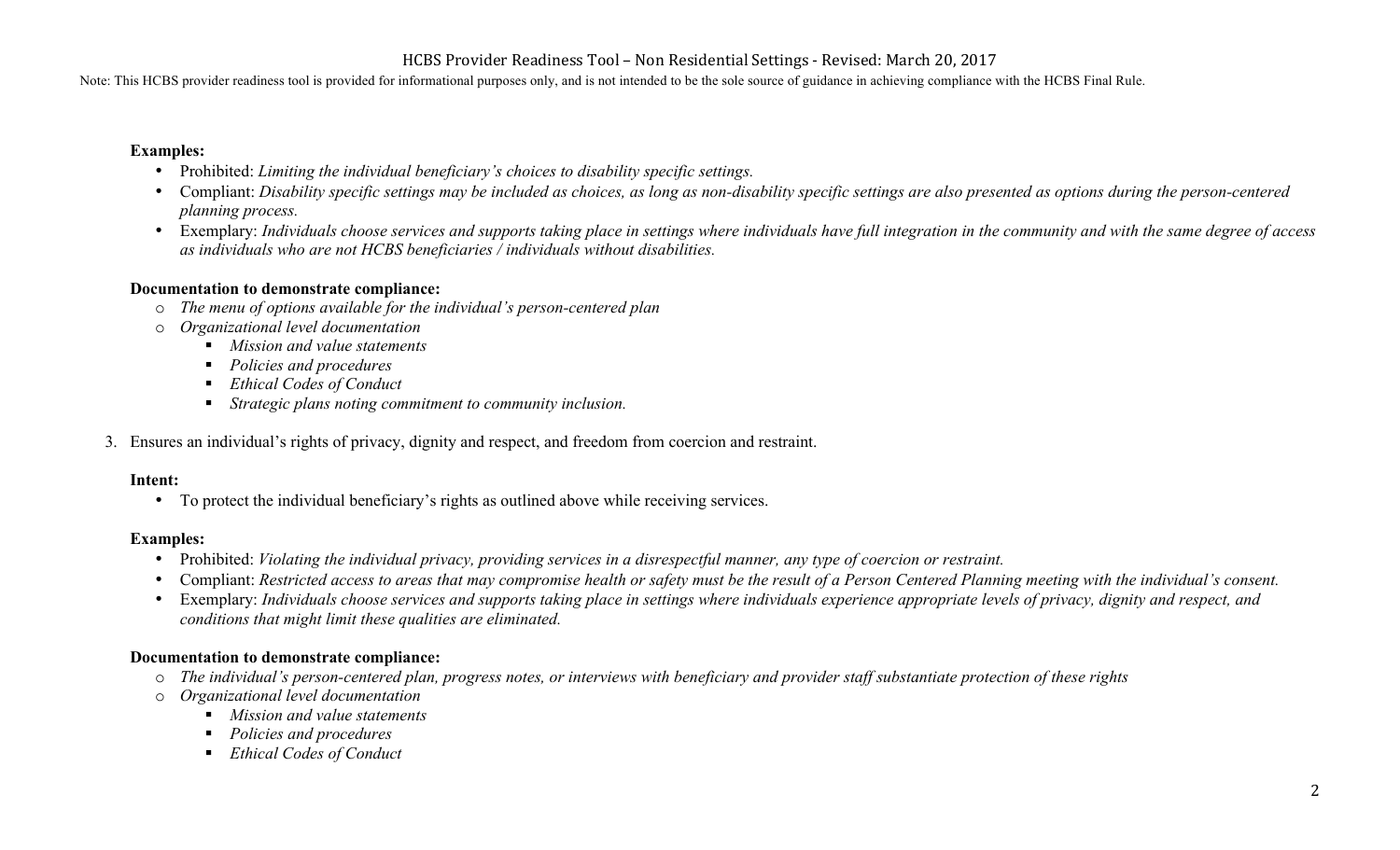Note: This HCBS provider readiness tool is provided for informational purposes only, and is not intended to be the sole source of guidance in achieving compliance with the HCBS Final Rule.

- *Strategic plans noting commitment to community inclusion.*
- 4. Optimizes individual initiative, autonomy, and independence in making life choices, including, but not limited to, daily activities, physical environment, and with whom to interact.

#### **Intent:**

• To promote optimal levels of self-determination, and independent choice of activities, settings, and the individuals with whom the beneficiary will interact.

## **Examples:**

- Prohibited: *Restricting the choices outlined above.*
- Compliant: *Input from those individuals identified in the beneficiary's circle of support, including participants in their person-centered plan.*
- Exemplary: *Individuals choose services and supports with maximum independence and autonomy.*

### **Documentation to demonstrate compliance:**

- o *The individual's person-centered plan, progress notes, or interviews with beneficiary and provider staff substantiate optimal levels of autonomy and independence.*
- o *Organizational level documentation*
	- § *Mission and value statements*
	- § *Policies and procedures*
	- *Ethical Codes of Conduct*
	- *Strategic plans noting commitment to community inclusion.*
- 5. Facilitates individual choice regarding services and supports, and who provides them.

### **Intent:**

• To promote optimal levels of self-determination, and independent choice from among a full array of service options and providers.

## **Examples:**

- Prohibited: *Restricting the choices outlined above.*
- Compliant: *Input from those individuals identified in their circle of support, including participants in the beneficiary's person-centered plan.*
- Exemplary: *Individuals choose services and supports with maximum independence and autonomy.*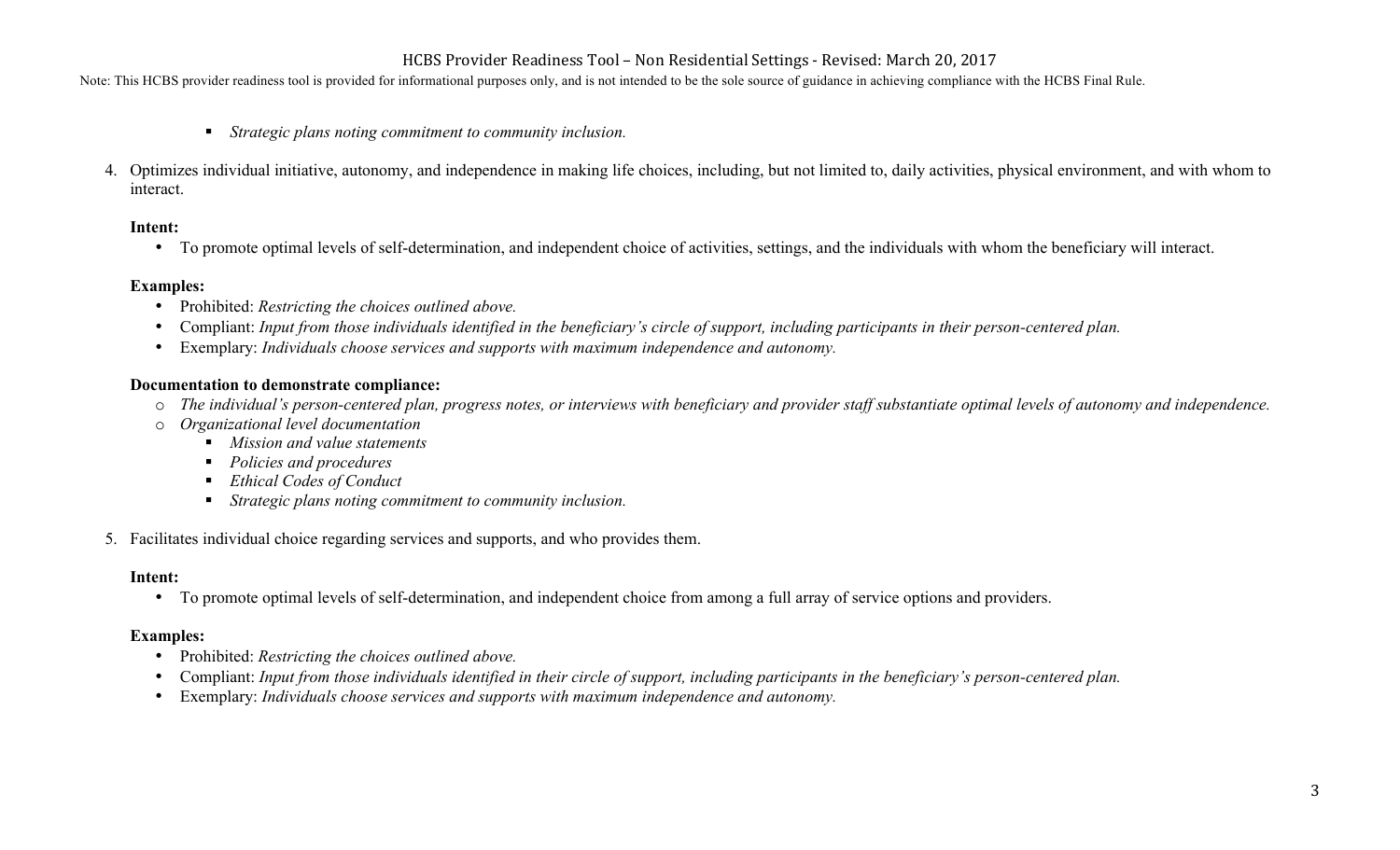Note: This HCBS provider readiness tool is provided for informational purposes only, and is not intended to be the sole source of guidance in achieving compliance with the HCBS Final Rule.

#### **Documentation to demonstrate compliance:**

- o *The individual's person-centered plan, progress notes, or interviews with beneficiary and provider staff substantiate a full array of service and support options, chosen with optimal levels of autonomy and independence.*
- o *Organizational level documentation*
	- § *Mission and value statements*
	- § *Policies and procedures*
	- *Ethical Codes of Conduct*
	- § *Strategic plans noting commitment to community inclusion.*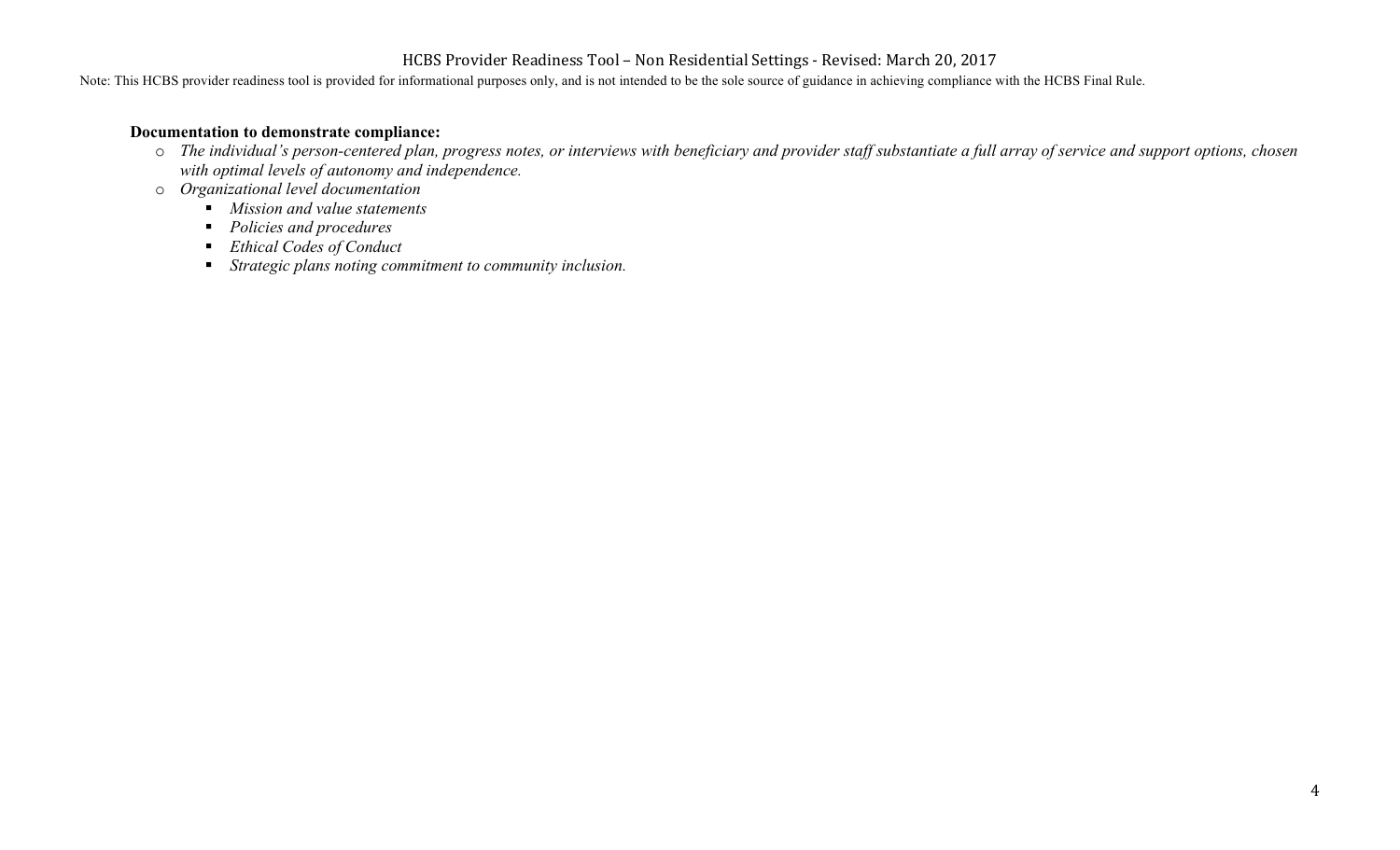Note: This HCBS provider readiness tool is provided for informational purposes only, and is not intended to be the sole source of guidance in achieving compliance with the HCBS Final Rule.

## PREFACE

If a service is not being provided in a setting that is consistent with the five qualities outlined in the Introduction, there must be a modification in the individual's person-centered plan that is supported by a specific assessed health and/or safety related need. Requirements for such plan modifications have been outlined by CMS.

Documentation in the person-centered service plan of modifications to achieve compliance include:

- Specific individualized assessed health and/or safety related need;
- Prior interventions and supports including less intrusive methods;
- Description of condition proportionate to assessed need;
- Ongoing data measuring effectiveness of modification;
- Established time limits for periodic review of modifications;
- Individual's informed consent;
- Assurance that interventions and supports will not cause harm.

Additional information regarding the HCBS Final Rule, including the Statewide Transition Plan and survey documents used to assess compliance, is available through the Michigan Department of Health and Human Services website:

http://www.michigan.gov/mdhhs/0,5885,7-339-71547\_2943-334724--,00.html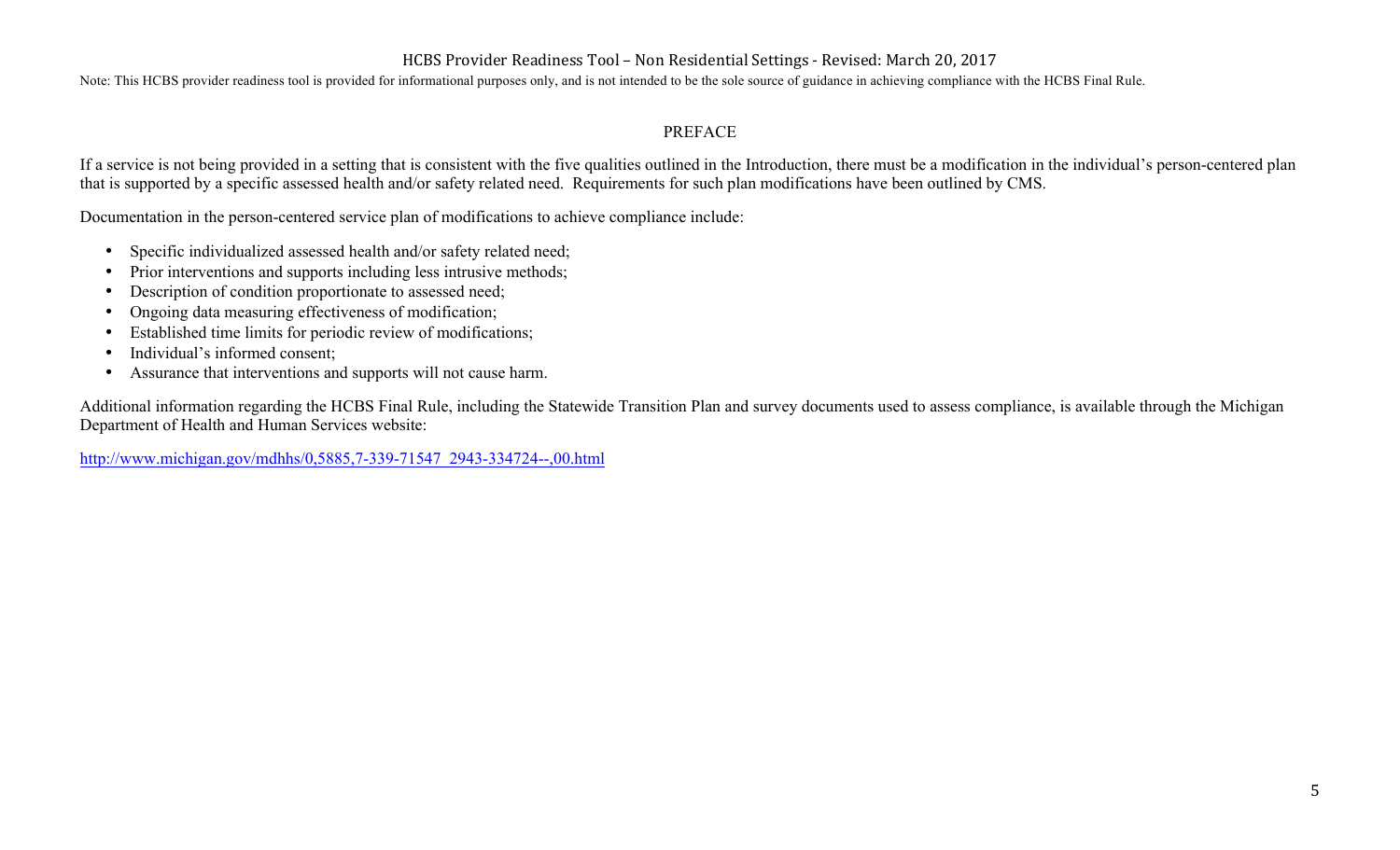| <b>Physical Location and</b><br><b>Operations of Residential</b><br><b>Living Supports</b>                  |             |                                                                                                                 | <b>Required Evidence of Compliance</b><br>with HCBS Rules                                                                                                                                                                                                                                                                                                               | <b>Guidance on Achieving</b><br><b>Compliance and</b><br><b>Potential Actions</b>                                                                                                                                               | <b>Guidance on Exemplary</b><br><b>Practice or</b><br><b>Transformational Change</b>                                                                                                                                                     | <b>CMHSP/PIHP</b><br>Guidance                                                                                                                                                                                                                                                                                                                                                                                                                     |
|-------------------------------------------------------------------------------------------------------------|-------------|-----------------------------------------------------------------------------------------------------------------|-------------------------------------------------------------------------------------------------------------------------------------------------------------------------------------------------------------------------------------------------------------------------------------------------------------------------------------------------------------------------|---------------------------------------------------------------------------------------------------------------------------------------------------------------------------------------------------------------------------------|------------------------------------------------------------------------------------------------------------------------------------------------------------------------------------------------------------------------------------------|---------------------------------------------------------------------------------------------------------------------------------------------------------------------------------------------------------------------------------------------------------------------------------------------------------------------------------------------------------------------------------------------------------------------------------------------------|
| <b>Section 1: Physical</b><br><b>Location and Operation</b><br>of Community Based<br><b>Supports</b>        |             |                                                                                                                 |                                                                                                                                                                                                                                                                                                                                                                         |                                                                                                                                                                                                                                 |                                                                                                                                                                                                                                          |                                                                                                                                                                                                                                                                                                                                                                                                                                                   |
| 1. Did the individual<br>pick the setting where<br>they receive<br>nonresidential services<br>and supports? | □<br>$\Box$ | Yes<br>N <sub>0</sub>                                                                                           | • Evidence will be gathered through<br>discussion with the individual and/or<br>provider.<br>• The discussion must include a description<br>of how an individual makes their choices<br>known.<br>• Evidence must include documentation of<br>choices offered during the Person Centered<br>Planning process including pre-planning<br>and/or visits to the<br>Setting. | Document any visits,<br>phone calls, meetings at<br>site before formally<br>receiving services there.                                                                                                                           | PIHP/CMH agencies need<br>to provide the ability for<br>people served to 'shop' for<br>services via website<br>connections, pictures, visits,<br>etc.                                                                                    | • This topic can be<br>addressed in the psycho-<br>social/annual social work<br>assessment and/or<br>preplanning meeting<br>If individual is satisfied<br>with their current non-<br>residential services and<br>supports record that this<br>has been discussed<br>If the person is not satisfied<br>with their current non-<br>residential services then this<br>along with options should<br>be discussed and<br>documented during the<br>PCP. |
| 2. Where is this service<br>provided?                                                                       | $\Box$      | At a place<br>or site for<br>people with<br>disabilities<br>(for<br>example a<br>workshop<br>for people<br>with | Observation of neighborhood and<br>surrounding businesses, site maps.                                                                                                                                                                                                                                                                                                   | A location is considered<br>compliant if steps are<br>taken to ensure<br>avoidance of isolation,<br>and access to the<br>community. (See<br>characteristics listed on<br><b>CHART 4: Heightened</b><br><b>Scrutiny Evidence</b> | All services and supports<br>take place in settings where<br>individuals have full<br>integration in the<br>community and with the<br>same degree of access as<br>individuals who are not<br>HCBS beneficiaries /<br>individuals without |                                                                                                                                                                                                                                                                                                                                                                                                                                                   |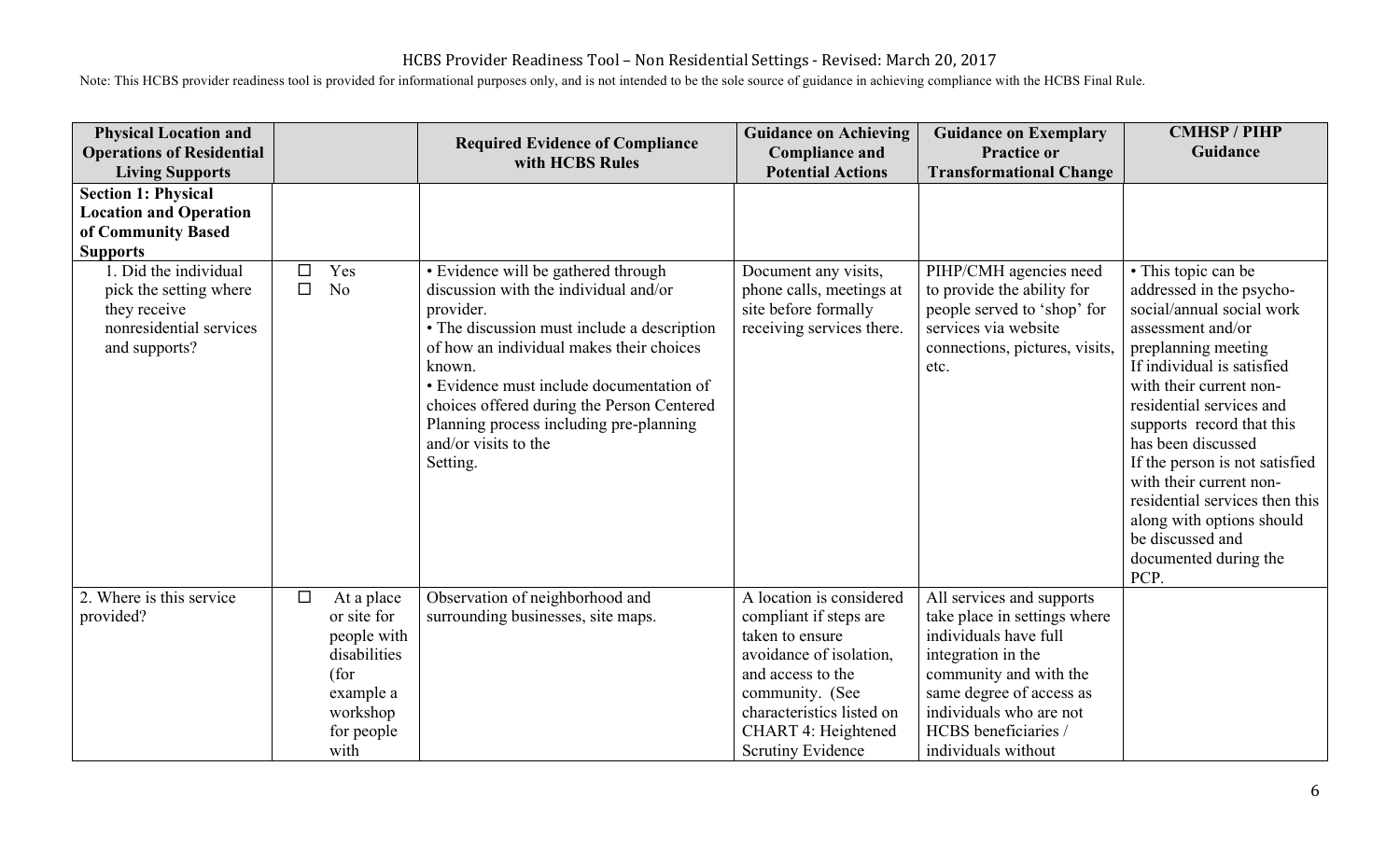|                                                                                                                                                                                                                        |        | disabilities,<br>work crew<br>of people<br>with<br>disabilities,<br>or a day<br>program for<br>people<br>with<br>disabilities).<br>In the<br>community<br>at a local<br>business,<br>restaurant,<br>or as a<br>small<br>business |                                                                       | Criteria from the<br><b>Statewide Transition</b><br>Plan).                                                                                                                                                                                                                                                                                  | disabilities.<br>Train staff on Home and<br><b>Community Based Settings</b><br>Requirements.                                                                                                                                                                                                                                             |  |
|------------------------------------------------------------------------------------------------------------------------------------------------------------------------------------------------------------------------|--------|----------------------------------------------------------------------------------------------------------------------------------------------------------------------------------------------------------------------------------|-----------------------------------------------------------------------|---------------------------------------------------------------------------------------------------------------------------------------------------------------------------------------------------------------------------------------------------------------------------------------------------------------------------------------------|------------------------------------------------------------------------------------------------------------------------------------------------------------------------------------------------------------------------------------------------------------------------------------------------------------------------------------------|--|
| 3. Are the services for this<br>nonresidential provider<br>located outside of the same<br>building, off the grounds<br>of, and disconnected from<br>a hospital, nursing home,<br>or institutional treatment<br>center? | $\Box$ | owner.<br>Yes<br>$\Box$ No                                                                                                                                                                                                       | Observation of neighborhood and<br>surrounding businesses, site maps. | A location in proximity<br>to an institutional setting<br>could be considered<br>compliant if steps are<br>taken to ensure<br>avoidance of isolation,<br>and access to the<br>community. (See<br>characteristics listed on<br>CHART 4: Heightened<br><b>Scrutiny Evidence</b><br>Criteria from the<br><b>Statewide Transition</b><br>Plan). | All services and supports<br>take place in settings where<br>individuals have full<br>integration in the<br>community and with the<br>same degree of access as<br>individuals who are not<br>HCBS beneficiaries /<br>individuals without<br>disabilities.<br>Train staff on Home and<br><b>Community Based Settings</b><br>Requirements. |  |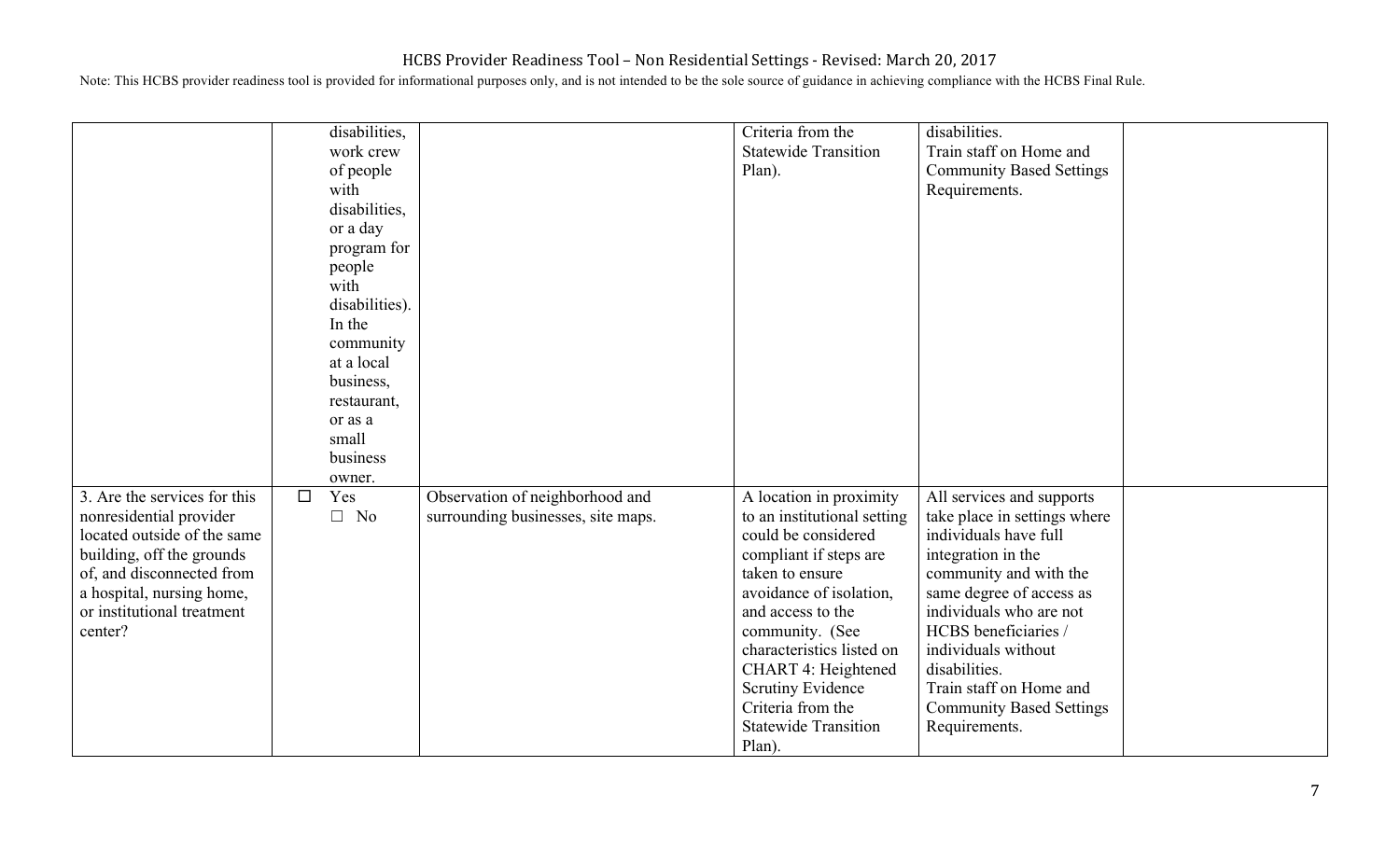| 4. When individuals<br>receive services and<br>supports, do they have<br>contact or connect with<br>individuals from the<br>community / public? | □<br>□ | Yes<br>N <sub>o</sub> | The individual's person-centered plan,<br>progress notes, and interviews with<br>beneficiary and provider staff substantiate<br>opportunities to contact or connect with<br>individuals from the community / public.<br>Organizational documentation: mission and<br>value statements, policies and procedures,<br>ethical codes of conduct, and strategic plans<br>noting commitment to community inclusion. | If a service is not being<br>provided in a setting that<br>is consistent with the<br>five qualities outlined in<br>the Introduction, there<br>must be a modification<br>in the individual's<br>person-centered plan that<br>is supported by a specific<br>assessed need with the<br>informed consent of the<br>individual.<br>Requirements for such<br>plan modifications are<br>outlined in the Preface to<br>this Readiness Tool.<br>Intermediate steps and<br>services may be needed<br>to assist beneficiaries<br>along the path to the<br>optimal outcome, if this<br>choice is articulated in<br>the individual's person-<br>centered plan. | Individual receives services<br>and supports with<br>maximum contact with the<br>community / public, and<br>conditions that might limit<br>such access are specifically<br>addressed in the person-<br>centered plan.<br>Train staff on Home and<br><b>Community Based Settings</b><br>Requirements. | • This should be addressed<br>in the psycho-social/annual<br>social work assessment.<br>Assess the level of<br>integration and community<br>inclusion.<br>If OK, document this.<br>If not OK, flag this item to<br>be discussed at the PCP<br>meeting. |
|-------------------------------------------------------------------------------------------------------------------------------------------------|--------|-----------------------|---------------------------------------------------------------------------------------------------------------------------------------------------------------------------------------------------------------------------------------------------------------------------------------------------------------------------------------------------------------------------------------------------------------|---------------------------------------------------------------------------------------------------------------------------------------------------------------------------------------------------------------------------------------------------------------------------------------------------------------------------------------------------------------------------------------------------------------------------------------------------------------------------------------------------------------------------------------------------------------------------------------------------------------------------------------------------|------------------------------------------------------------------------------------------------------------------------------------------------------------------------------------------------------------------------------------------------------------------------------------------------------|--------------------------------------------------------------------------------------------------------------------------------------------------------------------------------------------------------------------------------------------------------|
| 5. When individuals                                                                                                                             | □      | Yes                   | The individual's person-centered plan,                                                                                                                                                                                                                                                                                                                                                                        | If a service is not being                                                                                                                                                                                                                                                                                                                                                                                                                                                                                                                                                                                                                         | Individual receives services                                                                                                                                                                                                                                                                         | • This should be addressed                                                                                                                                                                                                                             |
| receive services and<br>supports in non residential<br>settings, do they interact<br>with others who do not<br>have disabilities?               | □      | N <sub>o</sub>        | progress notes, and interviews with<br>beneficiary and provider staff substantiate<br>opportunities to interact with non-HCBS<br>beneficiaries / individuals without<br>disabilities, other than those individuals<br>providing services. Organizational<br>documentation: mission and value                                                                                                                  | provided in a setting that<br>is consistent with the<br>five qualities outlined in<br>the Introduction, there<br>must be a modification<br>in the individual's<br>person-centered plan that                                                                                                                                                                                                                                                                                                                                                                                                                                                       | and supports with<br>maximum contact with the<br>community / public, and<br>conditions that might limit<br>such access are specifically<br>addressed in the person-<br>centered plan.                                                                                                                | in the psycho-social/annual<br>social work assessment.<br>Assess the level of<br>integration and community<br>inclusion.<br>If OK, document this.<br>If not OK, flag this item to                                                                      |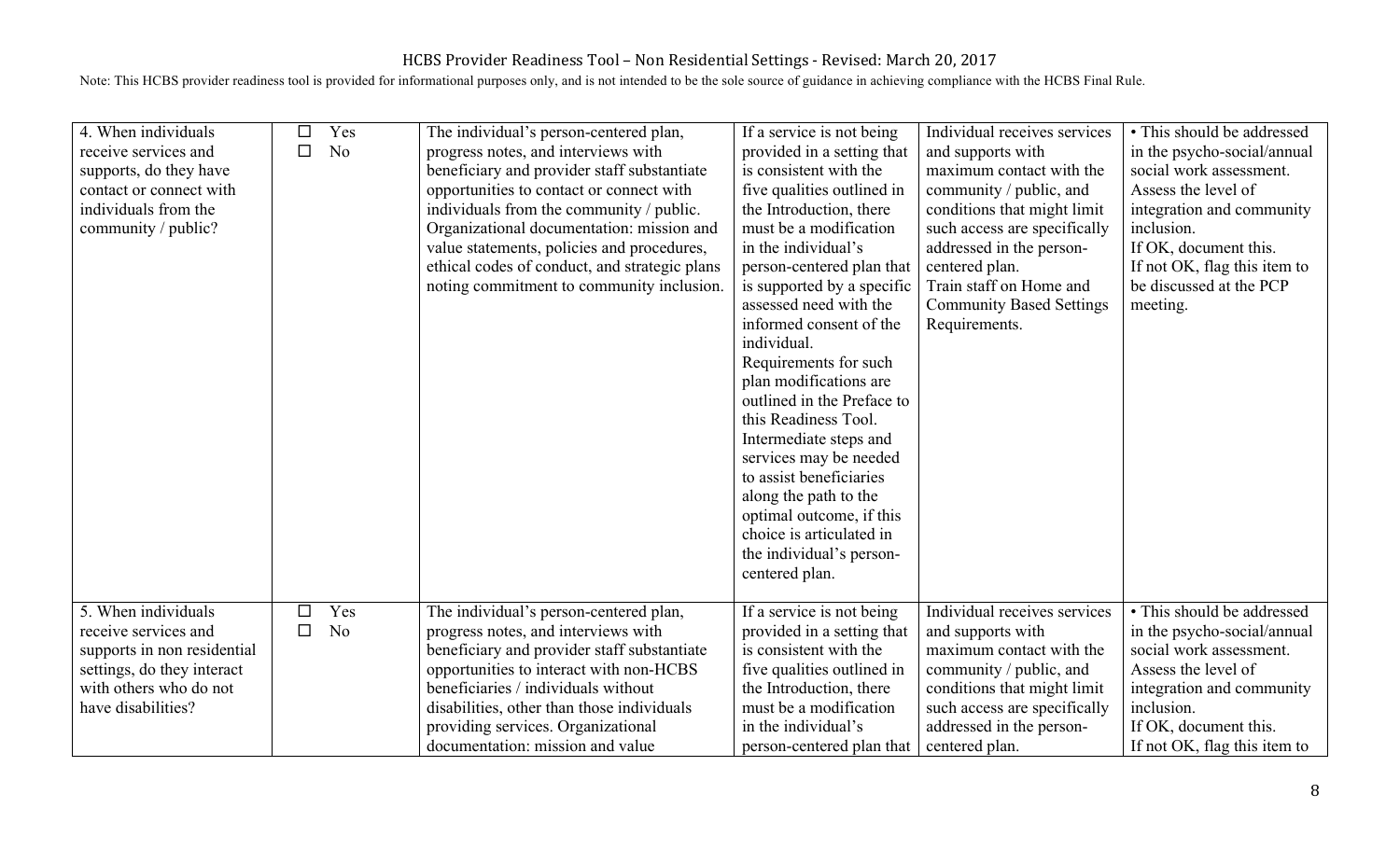|                                                                                                                                                        |                                |                          | statements, policies and procedures, ethical<br>codes of conduct, and strategic plans noting<br>commitment to community inclusion.                                                                                                                                                                                                           | is supported by a specific<br>assessed health and/or<br>safety related need with<br>the informed consent of<br>the individual.<br>Requirements for such<br>plan modifications are<br>outlined in the Preface to<br>this Readiness Tool.<br>Intermediate steps and<br>services may be needed<br>to assist beneficiaries<br>along the path to the<br>optimal outcome, if this<br>choice is articulated in<br>the individual's person-<br>centered plan. | Train staff on Home and<br><b>Community Based Settings</b><br>Requirements. | be discussed at the PCP<br>meeting.                                                                                                                         |
|--------------------------------------------------------------------------------------------------------------------------------------------------------|--------------------------------|--------------------------|----------------------------------------------------------------------------------------------------------------------------------------------------------------------------------------------------------------------------------------------------------------------------------------------------------------------------------------------|-------------------------------------------------------------------------------------------------------------------------------------------------------------------------------------------------------------------------------------------------------------------------------------------------------------------------------------------------------------------------------------------------------------------------------------------------------|-----------------------------------------------------------------------------|-------------------------------------------------------------------------------------------------------------------------------------------------------------|
| 6. Do individuals have<br>access to their personal<br>funds?<br>Note: Access means the<br>individual's money is<br>available to them.<br>If "No," why? | П<br>$\Box$<br>If no why?<br>П | Yes<br>N <sub>o</sub>    | • Evidence will be gathered through<br>observation and/or interview with the<br>individual and provider.<br>• If restrictions on an individual's access to<br>their personal funds are necessary, a<br>modification in the individual's Person<br>Centered Plan due to a specific assessed<br>health and/or safety related need is required. | • Provide<br>documentation/<br>authorizations on how<br>the person wants<br>assistance, if any, with<br>their personal funds.                                                                                                                                                                                                                                                                                                                         |                                                                             | • Rationale for restrictions<br>should be documented in<br>the PCP and may require<br><b>Behavior Treatment Review</b><br>Committee approval and<br>review. |
| 7. Do individuals have<br>control over their personal<br>funds?<br>Note: Control means the<br>individual can decide how<br>his or her money is spent.  | □<br>□<br>$\Box$               | Yes<br>No<br>If no, why? | • Evidence will be gathered through<br>observation and/or interview with the<br>individual and provider.<br>• If restrictions on an individual's control<br>over their personal funds are necessary, a<br>modification in the individual's Person<br>Centered Plan due to specific assessed                                                  | • Provide<br>documentation/<br>authorizations on how<br>the person wants<br>assistance, if any, with<br>their personal funds.                                                                                                                                                                                                                                                                                                                         |                                                                             | • Rationale for restrictions<br>should be documented in<br>the PCP and may require<br><b>Behavior Treatment Review</b><br>Committee approval and<br>review. |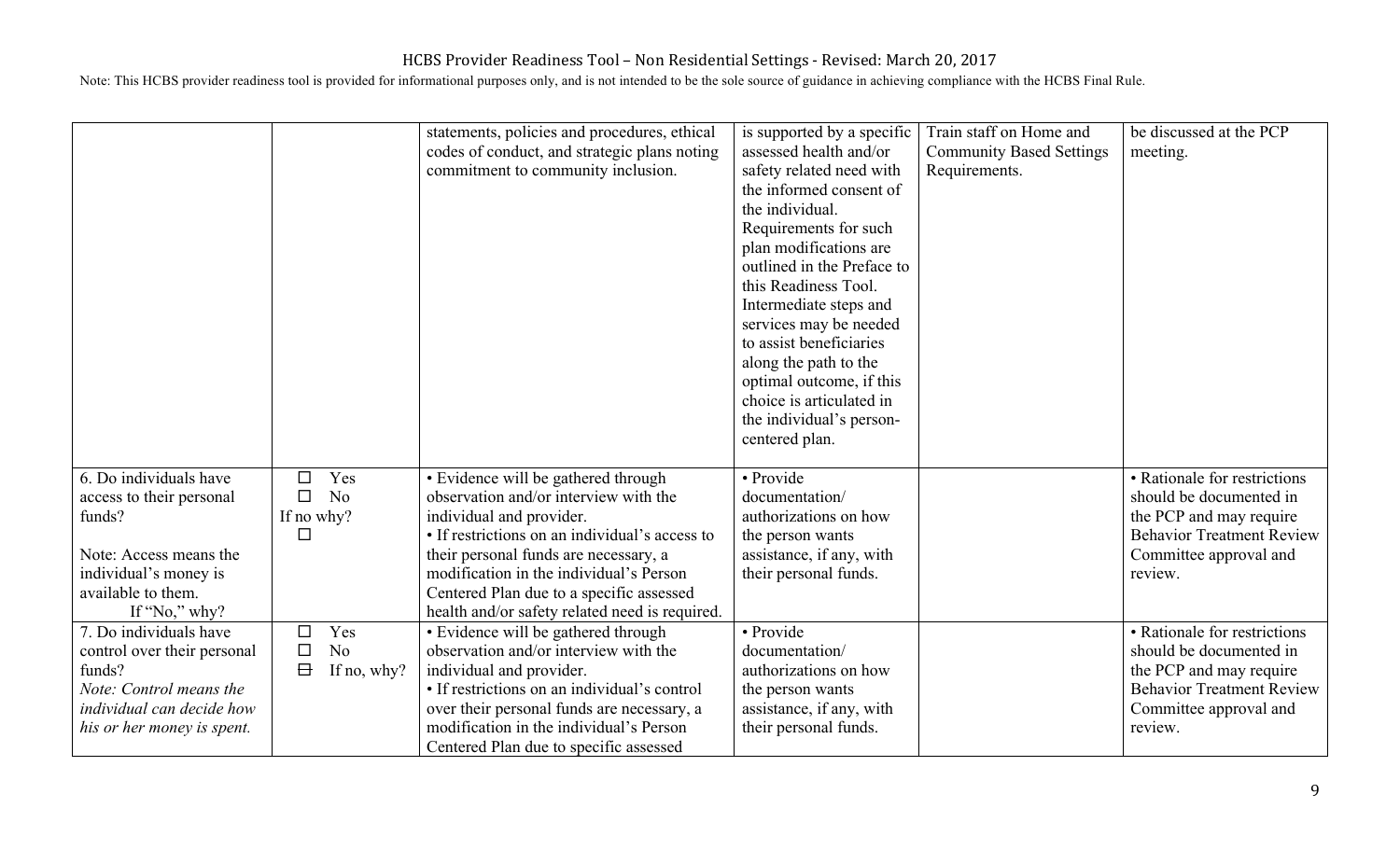|                                                                                                                                                                                                                                                                                                                                                                                 |                                |                       | health and/or safety related need is required.                                                                                                                      |                                                                                                                                                                                                      |                                                                             |                                                                                                                                                                                                                                                                                                        |
|---------------------------------------------------------------------------------------------------------------------------------------------------------------------------------------------------------------------------------------------------------------------------------------------------------------------------------------------------------------------------------|--------------------------------|-----------------------|---------------------------------------------------------------------------------------------------------------------------------------------------------------------|------------------------------------------------------------------------------------------------------------------------------------------------------------------------------------------------------|-----------------------------------------------------------------------------|--------------------------------------------------------------------------------------------------------------------------------------------------------------------------------------------------------------------------------------------------------------------------------------------------------|
| 8. Does the setting allow<br>individuals to schedule<br>their work hours or days<br>similar to their coworkers<br>who do not have<br>disabilities?<br>Note: Individuals without<br>disabilities who are hired<br>as support staff are not<br>considered "coworkers."<br>Support staff assist<br>individuals with disabilities<br>at or with their<br>nonresidential<br>service. | $\Box$<br>$\Box$<br>$\theta -$ | Yes<br>N <sub>o</sub> | The individual's person-centered plan,<br>progress notes, observation or interviews<br>with beneficiary and provider staff; time and<br>attendance records.         | The setting includes<br>opportunities to schedule<br>work hours to the same<br>degree of access as<br>individuals not receiving<br>Medicaid HCBS /<br>individuals without<br>disabilities.           | Train staff on Home and<br><b>Community Based Settings</b><br>Requirements. | • This should be addressed<br>in the psycho-social/annual<br>social work assessment.<br>Discussion should take<br>place about the individual's<br>satisfaction with their work<br>schedule.<br>If OK, document this.<br>If not OK, flag this item to<br>be discussed at the PCP<br>meeting.            |
| 9. Does the setting allow<br>individuals to schedule<br>their breaks and/or lunch<br>times similar to others who<br>do not have disabilities?                                                                                                                                                                                                                                   | $\Box$<br>$\Box$<br>$\Box$     | Yes<br>N <sub>o</sub> | The individual's person-centered plan,<br>progress notes, observation or interviews<br>with beneficiary and provider staff; time and<br>attendance records.         | The setting includes<br>opportunities to schedule<br>breaks / lunch times to<br>the same degree of<br>access as individuals not<br>receiving Medicaid<br>HCBS / individuals<br>without disabilities. | Train staff on Home and<br><b>Community Based Settings</b><br>Requirements. | • This should be addressed<br>in the psycho-social/annual<br>social work assessment.<br>Discussion should take<br>place about the individual's<br>satisfaction with their work<br>schedule and breaks.<br>If OK, document this.<br>If not OK, flag this item to<br>be discussed at the PCP<br>meeting. |
| 10. Do individuals have<br>employee benefits<br>(vacation, medical<br>benefits) similar to<br>coworkers who do not have                                                                                                                                                                                                                                                         | □<br>□                         | Yes<br>N <sub>0</sub> | The individual's person-centered plan,<br>progress notes, or interviews with<br>beneficiary and provider staff; time and<br>attendance records; personnel policies. | The setting includes<br>access to benefits to the<br>same degree of access as<br>individuals not receiving<br>Medicaid HCBS/                                                                         | Train staff on Home and<br><b>Community Based Settings</b><br>Requirements. | • This should be addressed<br>in the psycho-social/annual<br>social work assessment.<br>Discussion should take<br>place about the individual's                                                                                                                                                         |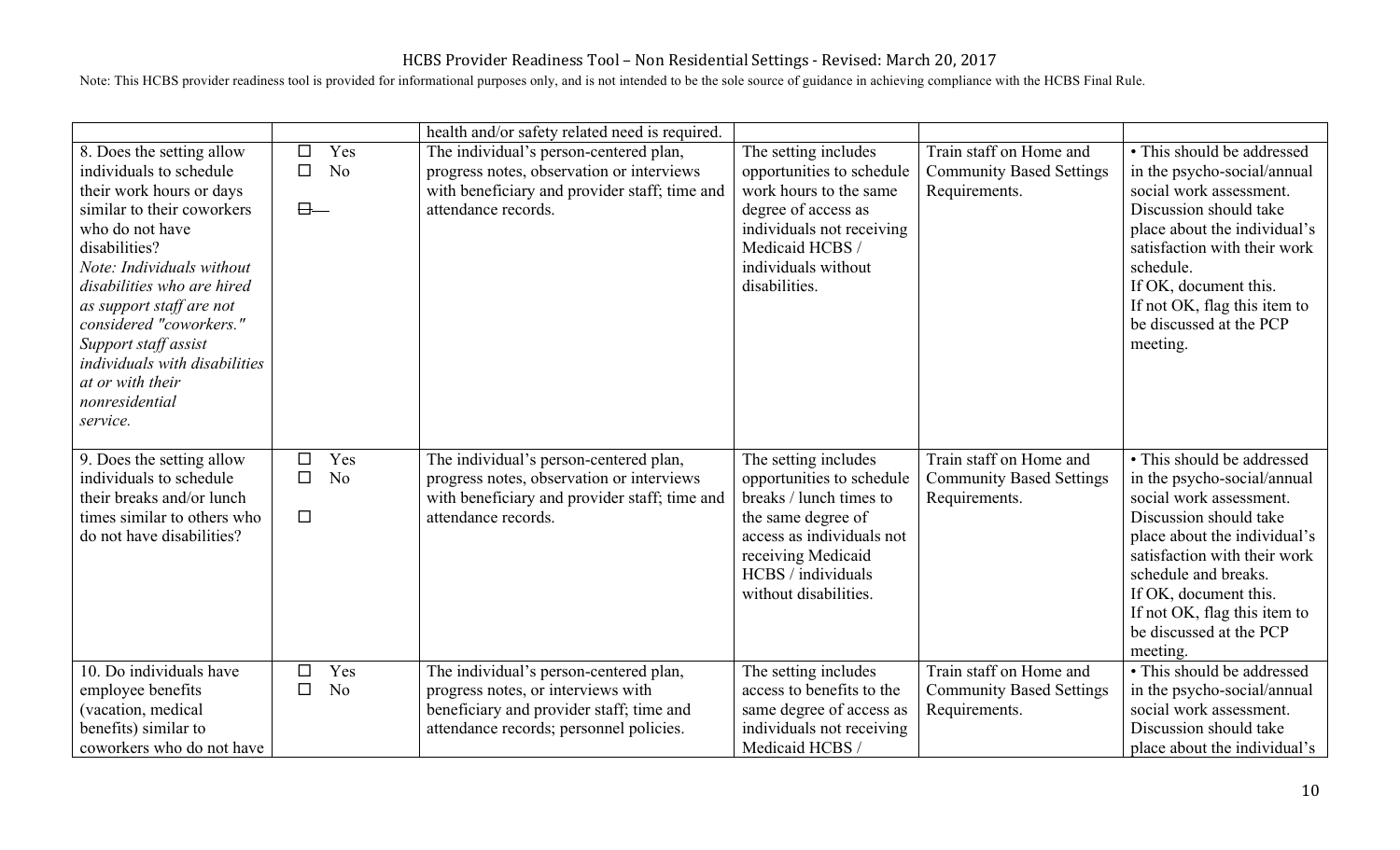| disabilities?                                                                                                                       |                  |                       |                                                                                                                                                                                                                                                                                                                                                                                                                                                                            | individuals without<br>disabilities.                                                                                                                                                                                   |                                                                                                                                                                                                                | satisfaction with their<br>employee benefits.<br>If OK, document this.<br>If not OK, flag this item to<br>be discussed at the PCP<br>meeting.                                                                                                                                             |
|-------------------------------------------------------------------------------------------------------------------------------------|------------------|-----------------------|----------------------------------------------------------------------------------------------------------------------------------------------------------------------------------------------------------------------------------------------------------------------------------------------------------------------------------------------------------------------------------------------------------------------------------------------------------------------------|------------------------------------------------------------------------------------------------------------------------------------------------------------------------------------------------------------------------|----------------------------------------------------------------------------------------------------------------------------------------------------------------------------------------------------------------|-------------------------------------------------------------------------------------------------------------------------------------------------------------------------------------------------------------------------------------------------------------------------------------------|
| 11. Do individuals perform<br>tasks similar to coworkers<br>who do not have<br>disabilities?                                        | $\Box$<br>$\Box$ | Yes<br>N <sub>o</sub> | The individual's person-centered plan,<br>progress notes, or interviews with<br>beneficiary and provider staff; time and<br>attendance records; observation and review<br>of job description.                                                                                                                                                                                                                                                                              | Beneficiaries perform<br>tasks in a manner similar<br>to individuals who are<br>not HCBS beneficiaries<br>individuals without<br>disabilities.                                                                         | Exemplary practice can<br>include customization of<br>tasks in a manner that<br>leverages the unique<br>strengths and abilities of the<br>beneficiary.                                                         | • This should be addressed<br>in the psycho-social/annual<br>social work assessment.<br>Discussion should take<br>place about the individual's<br>satisfaction with their work<br>duties.<br>If OK, document this.<br>If not OK, flag this item to<br>be discussed at the PCP<br>meeting. |
| 12. If an individual needs<br>help with personal care in<br>the setting, does the<br>individual receive this<br>support in privacy? | П<br>$\Box$      | Yes<br>N <sub>o</sub> | The individual's person-centered plan,<br>progress notes, interviews with beneficiary<br>and provider staff. Organizational level<br>documentation: Mission and value<br>statements, Policies and procedures, Ethical<br>Codes of Conduct.<br>Provide an explanation of how an<br>individual's privacy is assured. Examples<br>include closing the door fully or partially<br>and monitoring other persons so that they do<br>not interfere with the individual's privacy. | · Evidence can be<br>provided by provider<br>personnel policies on<br>employee standards of<br>conduct.<br>· Document "privacy"<br>training with both<br>employees and people<br>living at the residential<br>setting. | Individuals choose services<br>and supports taking place in<br>settings where individuals<br>experience privacy, dignity<br>and respect, and conditions<br>that might limit these<br>qualities are eliminated. |                                                                                                                                                                                                                                                                                           |
| 13. Do individuals perform<br>tasks similar to volunteers<br>who do not have                                                        | П                | Yes<br>N <sub>o</sub> | The individual's person-centered plan,<br>progress notes, observation or interviews<br>with beneficiary and provider staff; time and                                                                                                                                                                                                                                                                                                                                       | Beneficiaries perform<br>tasks in a manner similar<br>to individuals who are                                                                                                                                           | Exemplary practice can<br>include customization of<br>tasks in a manner that                                                                                                                                   |                                                                                                                                                                                                                                                                                           |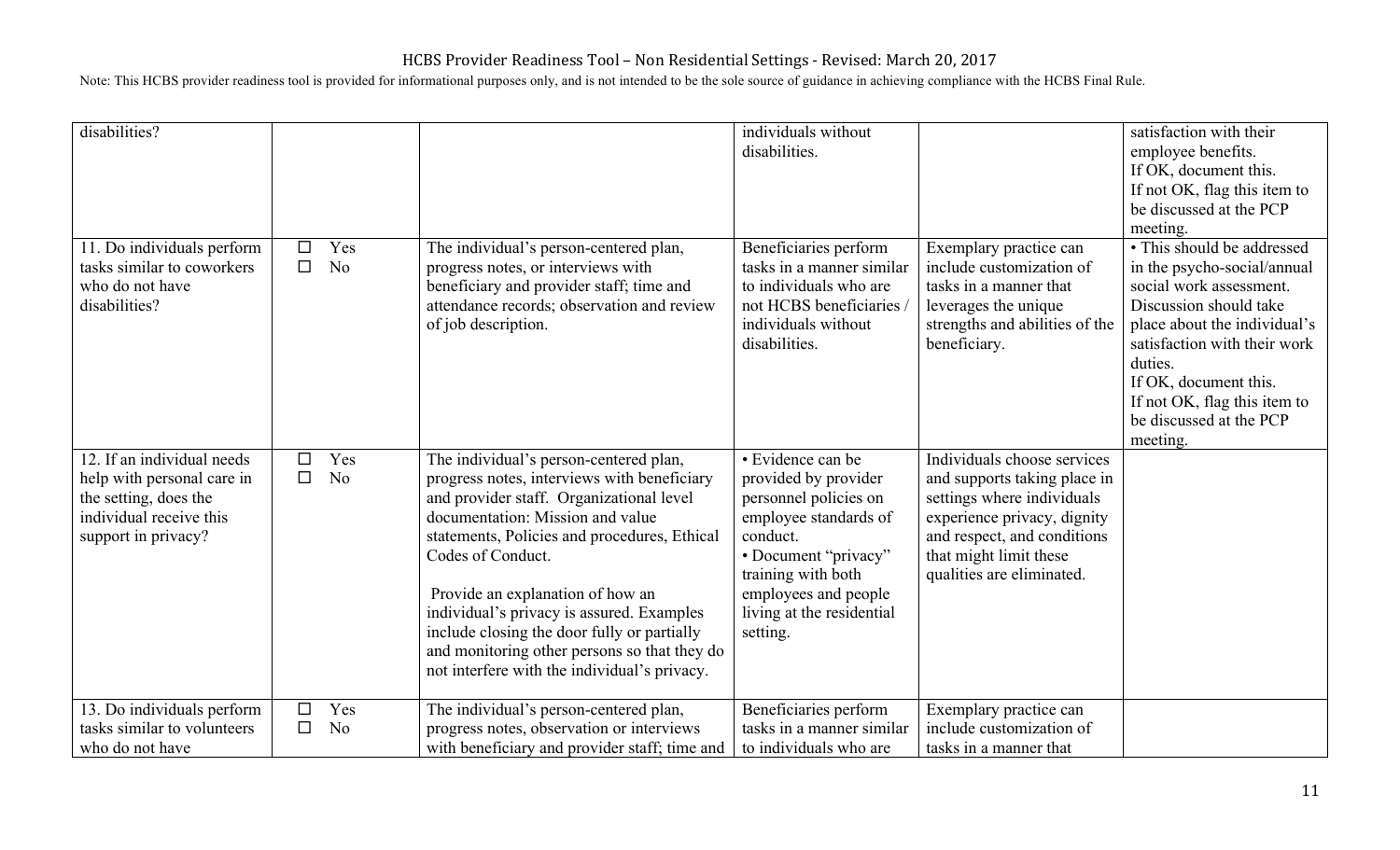| disabilities?                                                                                                                                                                                                                                                                                                       |                  |                       | attendance records.                                                                                                                                                                                                                                                                                                                                             | not HCBS beneficiaries<br>individuals without<br>disabilities.                                                                                                                                                                                                                                    | leverages the unique<br>strengths and abilities of the<br>beneficiary.                                                                                                                                                                                                                                                 |                                                                                                                                                             |
|---------------------------------------------------------------------------------------------------------------------------------------------------------------------------------------------------------------------------------------------------------------------------------------------------------------------|------------------|-----------------------|-----------------------------------------------------------------------------------------------------------------------------------------------------------------------------------------------------------------------------------------------------------------------------------------------------------------------------------------------------------------|---------------------------------------------------------------------------------------------------------------------------------------------------------------------------------------------------------------------------------------------------------------------------------------------------|------------------------------------------------------------------------------------------------------------------------------------------------------------------------------------------------------------------------------------------------------------------------------------------------------------------------|-------------------------------------------------------------------------------------------------------------------------------------------------------------|
| 14. Is accessible<br>transportation available to<br>individuals to make trips to<br>the community? Note:<br>Accessible transportation<br>means having<br>transportation services<br>going where and when one<br>wants to travel and<br>accommodates individuals<br>with physical limitations<br>(e.g., wheelchairs) | □<br>$\Box$      | Yes<br>N <sub>o</sub> | • Evidence must be provided by the provider<br>that vehicles and employees are available for<br>accessible transportation.<br>• Information related to other means of<br>transportation (bus schedules, taxi numbers<br>etc.) will be easily accessible to individuals.<br>Interviews with beneficiary and provider<br>staff.                                   | • Providers must have a<br>process as to how people<br>served can organize<br>transportation such as a<br>provider vehicle,<br>community<br>transportation, ride<br>sharing services, etc. Use<br>of a calendar would<br>show availability of<br>provider vehicle.                                | Train staff on Home and<br><b>Community Based Settings</b><br>Requirements.                                                                                                                                                                                                                                            |                                                                                                                                                             |
| 15. If public transit is<br>limited or unavailable, do<br>individuals have another<br>way to access the<br>community?                                                                                                                                                                                               | $\Box$<br>$\Box$ | Yes<br>N <sub>o</sub> | Evidence must be provided in the provider's<br>policies as to how individuals have access to<br>the community if public transit is limited or<br>unavailable.                                                                                                                                                                                                   |                                                                                                                                                                                                                                                                                                   | Train staff on Home and<br><b>Community Based Settings</b><br>Requirements.                                                                                                                                                                                                                                            |                                                                                                                                                             |
| 16. Can individuals move<br>around the nonresidential<br>setting, to the same extent<br>as individuals who do not<br>have disabilities?                                                                                                                                                                             | □<br>$\Box$      | Yes<br>N <sub>o</sub> | • Evidence will be gathered through<br>observation and/or interview with the<br>individual and provider.<br>• If restrictions on an individual's ability to<br>move inside and outside the setting are<br>necessary, a modification in the individual's<br>Person Centered Plan due to a specific<br>assessed health and/or safety related need is<br>required. | Violating the individual<br>privacy, providing<br>services in a<br>disrespectful manner,<br>any type of coercion or<br>restraint is prohibited.<br>Restricted access to<br>areas that may<br>compromise health or<br>safety, or violate the<br>privacy of others, may<br>be considered compliant, | Individuals choose services<br>and supports taking place in<br>settings where individuals<br>experience appropriate<br>levels of privacy, dignity<br>and respect, and conditions<br>that might limit these<br>qualities are eliminated.<br>Train staff on Home and<br><b>Community Based Settings</b><br>Requirements. | • Rationale for restrictions<br>should be documented in<br>the PCP and may require<br><b>Behavior Treatment Review</b><br>Committee approval and<br>review. |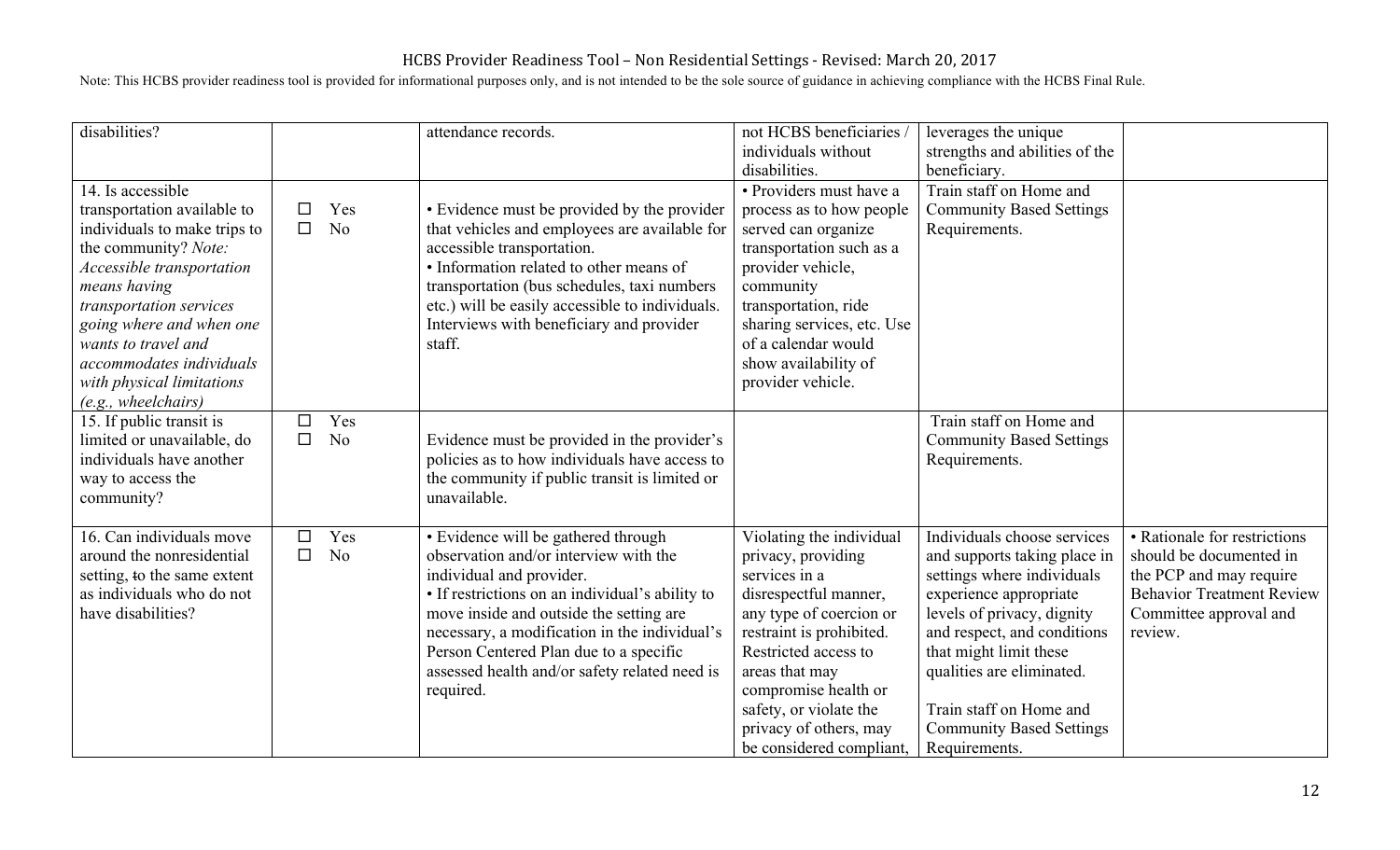|                                                                                                                                                                                                                                                                                                                    |                  |                       |                                                                                                                                                                                                                                                                                                                                                                                                                                                                                                                                                                                                                           | if the restriction is<br>identified in the<br>individuals person<br>centered plan and with<br>the documented consent<br>of the individual. |                                                                                                                                             |                                                                                                                                                             |
|--------------------------------------------------------------------------------------------------------------------------------------------------------------------------------------------------------------------------------------------------------------------------------------------------------------------|------------------|-----------------------|---------------------------------------------------------------------------------------------------------------------------------------------------------------------------------------------------------------------------------------------------------------------------------------------------------------------------------------------------------------------------------------------------------------------------------------------------------------------------------------------------------------------------------------------------------------------------------------------------------------------------|--------------------------------------------------------------------------------------------------------------------------------------------|---------------------------------------------------------------------------------------------------------------------------------------------|-------------------------------------------------------------------------------------------------------------------------------------------------------------|
| 17. Is the nonresidential<br>setting physically<br>accessible to all individuals<br>(For example, does it have<br>grab bars, a wheelchair<br>ramp if needed)?<br>Note: physically accessible<br>means individuals are able<br>to do what they want and<br>need around the setting as<br>independently as possible. | $\Box$<br>$\Box$ | Yes<br>N <sub>o</sub> | Site visits and site maps, floor plans; the<br>individual's person-centered plan, progress<br>notes, interviews with beneficiary and<br>provider staff.<br>• Evidence will be gathered through<br>observation and/or back up from<br>assessments or treatment plan that describe<br>the need for modifications.<br>• Examples include wheelchair ramps,<br>accessible doors, toilets, sinks etc.<br>• If there are restrictive/intrusive measures<br>that limit accessibility, a modification in the<br>individual's Person Centered Plan due to a<br>specific assessed health and/or safety related<br>need is required. | Annual accessibility<br>surveys.                                                                                                           | Conditions that might limit<br>accessibility are eliminated.<br>Train staff on Home and<br><b>Community Based Settings</b><br>Requirements. | • Rationale for restrictions<br>should be documented in<br>the PCP and may require<br><b>Behavior Treatment Review</b><br>Committee approval and<br>review. |
| 18. Can individuals reach<br>and use equipment as they<br>need it?                                                                                                                                                                                                                                                 | $\Box$           | Yes<br>N <sub>o</sub> | Site visits, site maps, floor plans; the<br>individual's person-centered plan, progress<br>notes.<br>• Evidence will be gathered through<br>observation and/or interview with the<br>individual and provider.                                                                                                                                                                                                                                                                                                                                                                                                             | Annual accessibility<br>surveys.                                                                                                           | Conditions that might limit<br>accessibility are eliminated.<br>Train staff on Home and<br><b>Community Based Settings</b><br>Requirements. |                                                                                                                                                             |
| 19. Do individuals have a<br>place to store and secure<br>their belongings away from                                                                                                                                                                                                                               | □                | Yes<br>N <sub>o</sub> | Site visits, site maps, floor plans; the<br>individual's person-centered plan, progress<br>notes.                                                                                                                                                                                                                                                                                                                                                                                                                                                                                                                         | • Assist people in<br>learning to safeguard<br>their belongings and                                                                        | Conditions that might limit<br>accessibility are eliminated.                                                                                | • Rationale for restrictions<br>should be documented in<br>the PCP and may require                                                                          |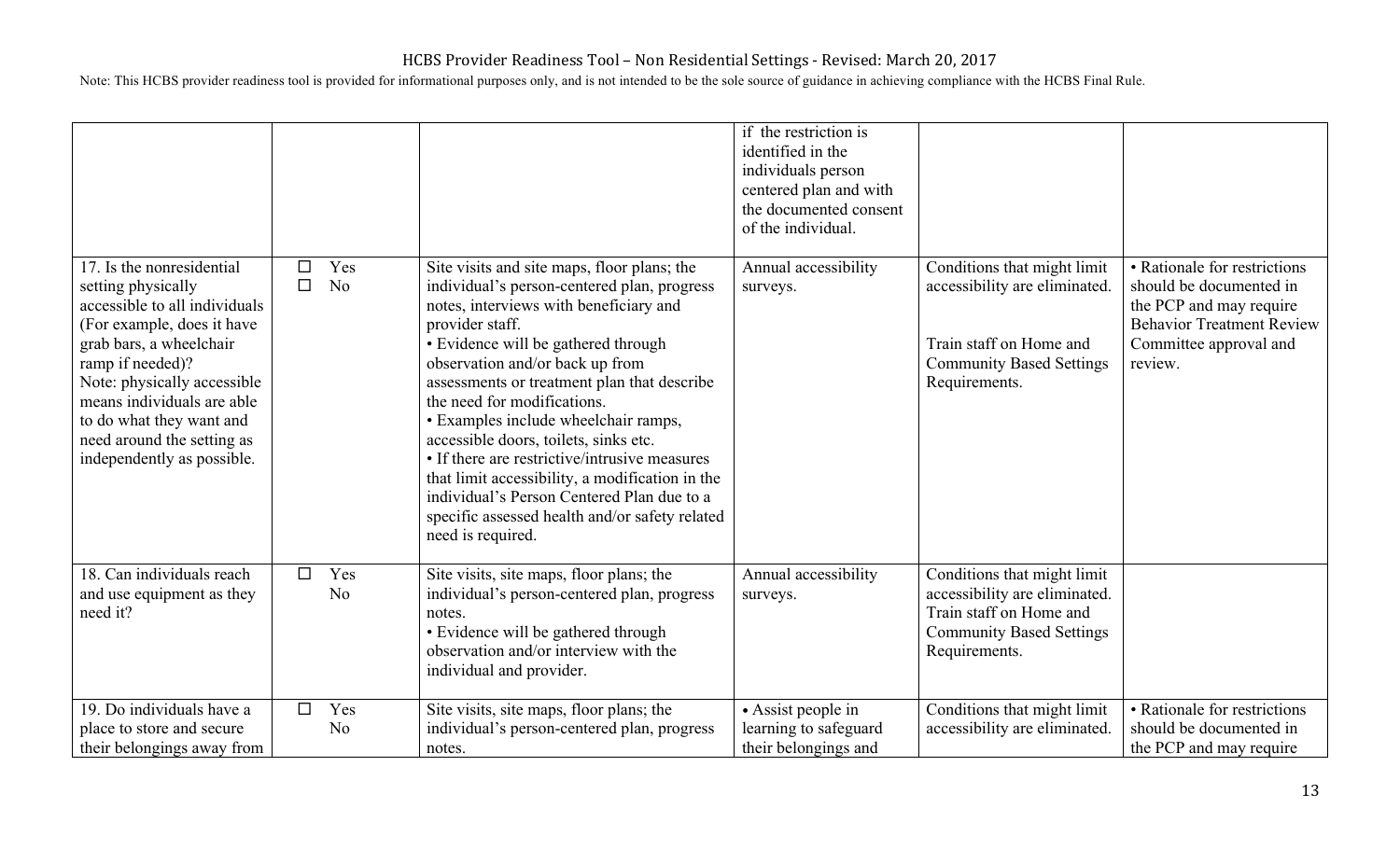| others?                                                                                                                                                                                        |                  |                       | • Evidence will be gathered through<br>observation and/or interview with the<br>individual and provider.<br>• If restrictions on an individual's access to<br>their belongings are necessary, a<br>modification in the individual's Person<br>Centered Plan due to a specific assessed<br>health and/or safety related need is required. | assist them in choosing<br>how to keep them<br>locked.                                                                                                                                                                                                                                                                                     | Train staff on Home and<br><b>Community Based Settings</b><br>Requirements.                                                                                                                                                                                                                                                              | <b>Behavior Treatment Review</b><br>Committee approval and<br>review. |
|------------------------------------------------------------------------------------------------------------------------------------------------------------------------------------------------|------------------|-----------------------|------------------------------------------------------------------------------------------------------------------------------------------------------------------------------------------------------------------------------------------------------------------------------------------------------------------------------------------|--------------------------------------------------------------------------------------------------------------------------------------------------------------------------------------------------------------------------------------------------------------------------------------------------------------------------------------------|------------------------------------------------------------------------------------------------------------------------------------------------------------------------------------------------------------------------------------------------------------------------------------------------------------------------------------------|-----------------------------------------------------------------------|
| <b>Section 2: Waiver</b><br><b>Administration &amp; Policy</b><br><b>Enforcement for Non-</b><br><b>Residential Setting</b>                                                                    |                  |                       |                                                                                                                                                                                                                                                                                                                                          |                                                                                                                                                                                                                                                                                                                                            |                                                                                                                                                                                                                                                                                                                                          |                                                                       |
| 20. Are provider policies<br>outlining the individual's<br>rights, protections, and<br>expectations of services<br>and supports provided to<br>the individual in and<br>understandable format? | $\Box$<br>$\Box$ | Yes<br>N <sub>o</sub> | Evidence will be gathered by reviewing<br>provider's policies and procedures, the<br>individual's person-centered plan, progress<br>notes, interviews with beneficiary and<br>provider staff. Organizational level<br>documentation: Mission and value<br>statements, Policies and procedures, Ethical<br>Codes of Conduct.              | Document<br>acknowledgment of<br>understanding by the<br>beneficiary and/or those<br>individuals identified in<br>their circle of support,<br>including participants in<br>the beneficiary's person-<br>centered plan.<br>Video clips may also be<br>available to promote<br>accessibility regarding<br>rights, compliance,<br>complaints. | Individuals choose services<br>and supports taking place in<br>settings where there is clear<br>and consistent<br>understanding of<br>individual's rights,<br>protections, and<br>expectations of services and<br>supports provided to the<br>individual.<br>Train staff on Home and<br><b>Community Based Settings</b><br>Requirements. |                                                                       |
| 21. Have individuals been<br>provided with information                                                                                                                                         | $\Box$<br>□      | Yes<br>N <sub>o</sub> | Evidence will be gathered through<br>discussion with the individual and provider.                                                                                                                                                                                                                                                        | · Provide materials in a<br>service information                                                                                                                                                                                                                                                                                            | Train staff on Home and<br><b>Community Based Settings</b>                                                                                                                                                                                                                                                                               | • This topic can be<br>addressed in the psycho-                       |
| on how to request a new<br>nonresidential setting/<br>service provider?                                                                                                                        |                  |                       | The discussion must include actions taken if<br>the individual indicates that they no longer<br>want to receive services in the setting, such                                                                                                                                                                                            | packet to the person that<br>includes service<br>providers in the area.                                                                                                                                                                                                                                                                    | Requirements.                                                                                                                                                                                                                                                                                                                            | social/annual social work<br>assessment or preplanning<br>meeting.    |